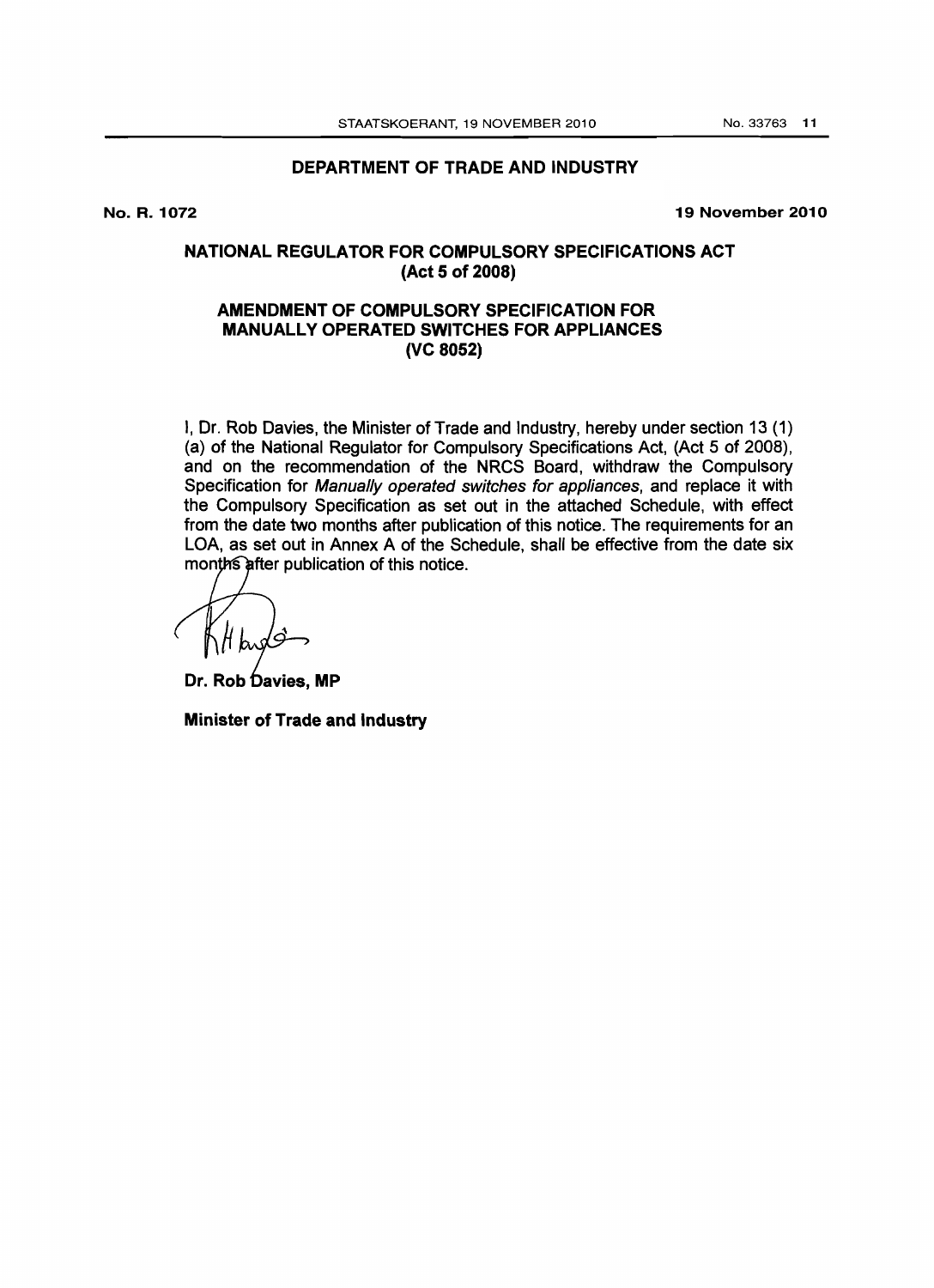#### **SCHEDULE**

#### VC 8052

## COMPULSORY SPECIFICATION FOR MANUALLY OPERATED SWITCHES FOR APPLIANCES

## 1 SCOPE

This compulsory specification covers the safety requirements for mechanical or electronic switches to control electrical household or other general purpose appliances or equipment that are actuated by hand, foot or other human activity, with a rated voltage not exceeding 440 V ac and a rated current not exceeding 63 A.

The scope of this compulsory specification includes all types of switching devices for appliances that are intentionally actuated mechanically or electronically by a person, including those built into appliances as original equipment.

Exclusions: This specification does not cover switches or circuit breakers that form part of a fixed installation as defined by the applicable standards and regulations.

#### 2 DEFINITIONS

For the purpose of this compulsory specification, the following definitions apply:

2.1 applicant: The manufacturer or importer seeking approval of manually operated switches for appliances. The applicant shall be an existing legal entity within the Republic of South Africa;

2.2 approvals: Confirmation by the NRCS that a particular switch for appliances satisfies the requirements of this compulsory specification;

2.3 conformity of production: Proof that switches for appliances offered for sale have been manufactured to the approved design and continue to comply with the requirements of this compulsory specification;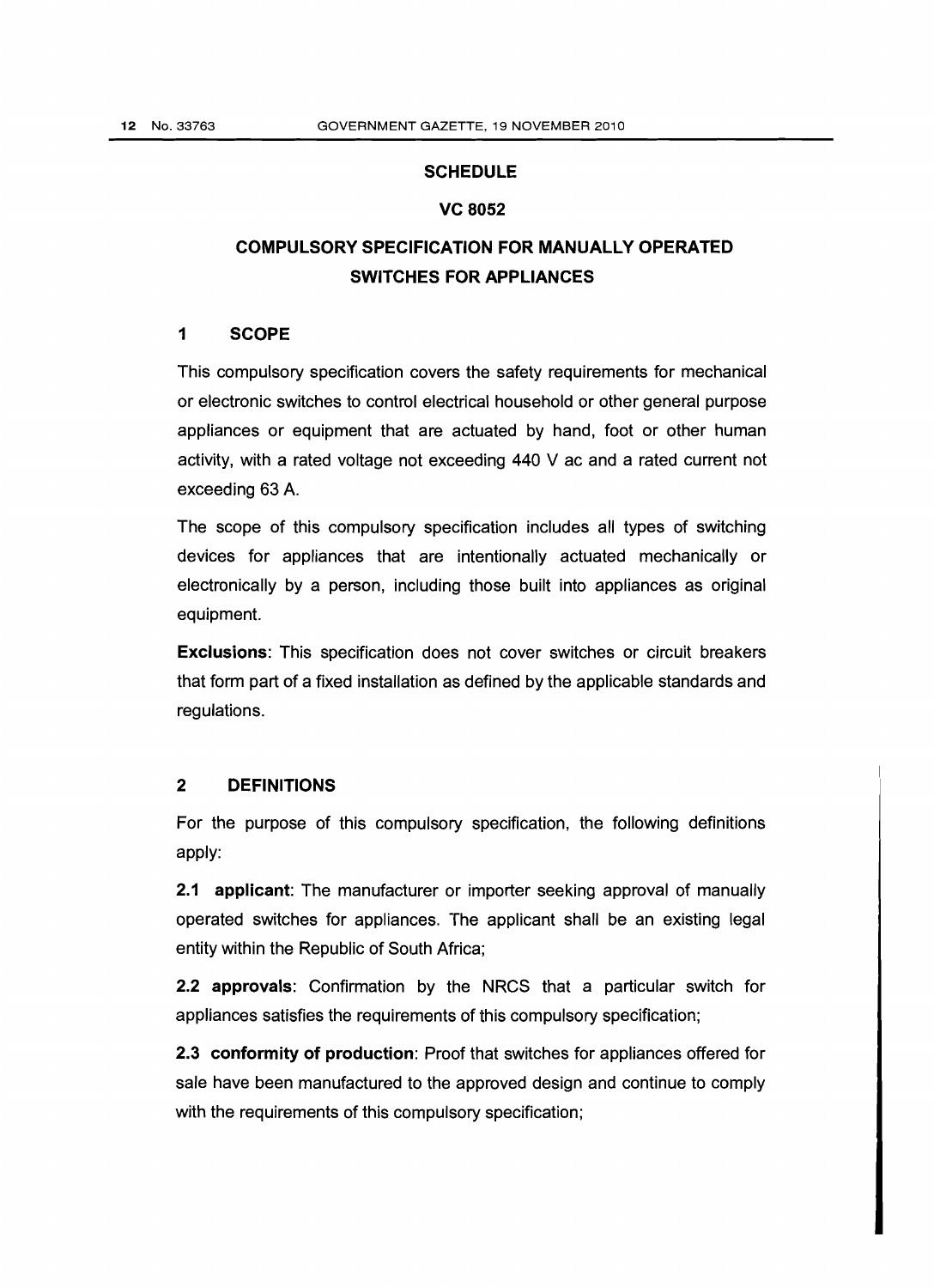**2.4 declaration report:** A report, that is issued by an accredited conformity assessment body, indicating the equivalence of products and/or standards;

2.5 NRCS: The National Regulator for Compulsory Specifications as established by the National Regulator for Compulsory Specifications Act, 2008 (Act NO.5 of 2008);

2.6 proof of conformity: Documented evidence of conformity with the requirements of this compulsory specification;

2.7 switch: An electrical device that is capable of making, carrying and breaking a current in one or more electrical circuits under normal circuit conditions which may include specified operating overload conditions, and also carrying for a specified time currents under specified abnormal circuit conditions such as those of a short circuit;

2.8 valid certificate of conformity: A certified copy of an original certificate of conformity;

**2.9** valid test report: A certified copy of an original test report.

#### 3 REQUIREMENTS

3.1 Manually operated switches for appliances shall comply with the requirements of SANS  $61058 - 1$ , Switches for Appliances - Part 1: General requirements, and with the applicable additional safety requirements of the relevant Parts 2 of the SANS 61058 series.

3.2 The applicant shall ensure that every type of manually operated switch for appliances has been approved by the NRCS before offering it for sale, in accordance with the requirements of Annex A.

3.3 The applicant shall inform the NRCS of any change in design or materials affecting any mandatory requirement in terms of this compulsory specification. In the event of such change/s the NRCS may, at its discretion, demand that the manufacturer or importer submit a new application for approval.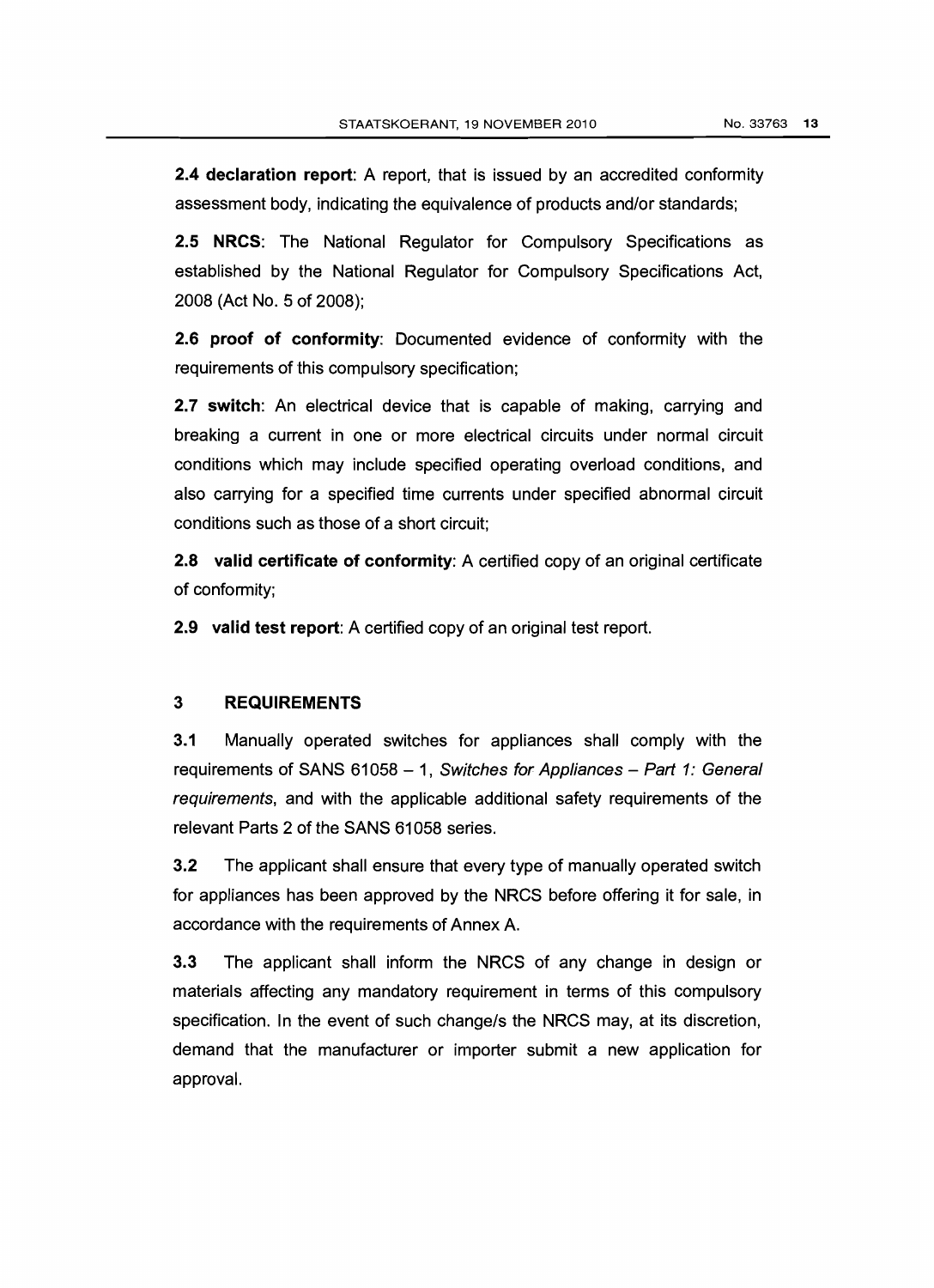3.4 The applicant shall on request provide the NRCS within five working days with satisfactory proof of approval in respect of any manually operated switch for appliances included in the scope of this compulsory specification.

3.5 The applicant shall on request provide the NRCS within five working days with satisfactory proof of conformity of production.

3.6 Failure to provide such proof shall constitute reasonable grounds for suspicion of non-compliance with the requirements of this compulsory specification.

#### **4 EQUIVALENCE OF STANDARDS**

Standards issued by different standardization bodies such as ISO, IEC and EN, will only be accepted if it is proven, in the form of a declaration report from an accredited conformity assessment body, to be technically equivalent to the South African National Standard. The applicant shall be responsible for obtaining such a declaration report. Proof of conformity with such a standard shall be accepted as conformity with the corresponding South African National Standard.

#### **5 CONFORMITY TO REFERENCED STANDARDS**

5.1 For the purposes of this compulsory specification, a new edition of a referenced standard shall become effective six months from the date of publication as a South African National Standard.

5.2 New products, or products resubmitted for approval because of a change in design or materials, shall in all cases be evaluated against the requirements of the latest edition of any referenced standard.

5.3 When a new edition of a referenced standard is published, products originally approved in accordance with the previous edition of that standard may have their approval extended for a maximum of five years from the effective date the new standard, subject to the requirements of Annex A, unless declared otherwise by the Minister.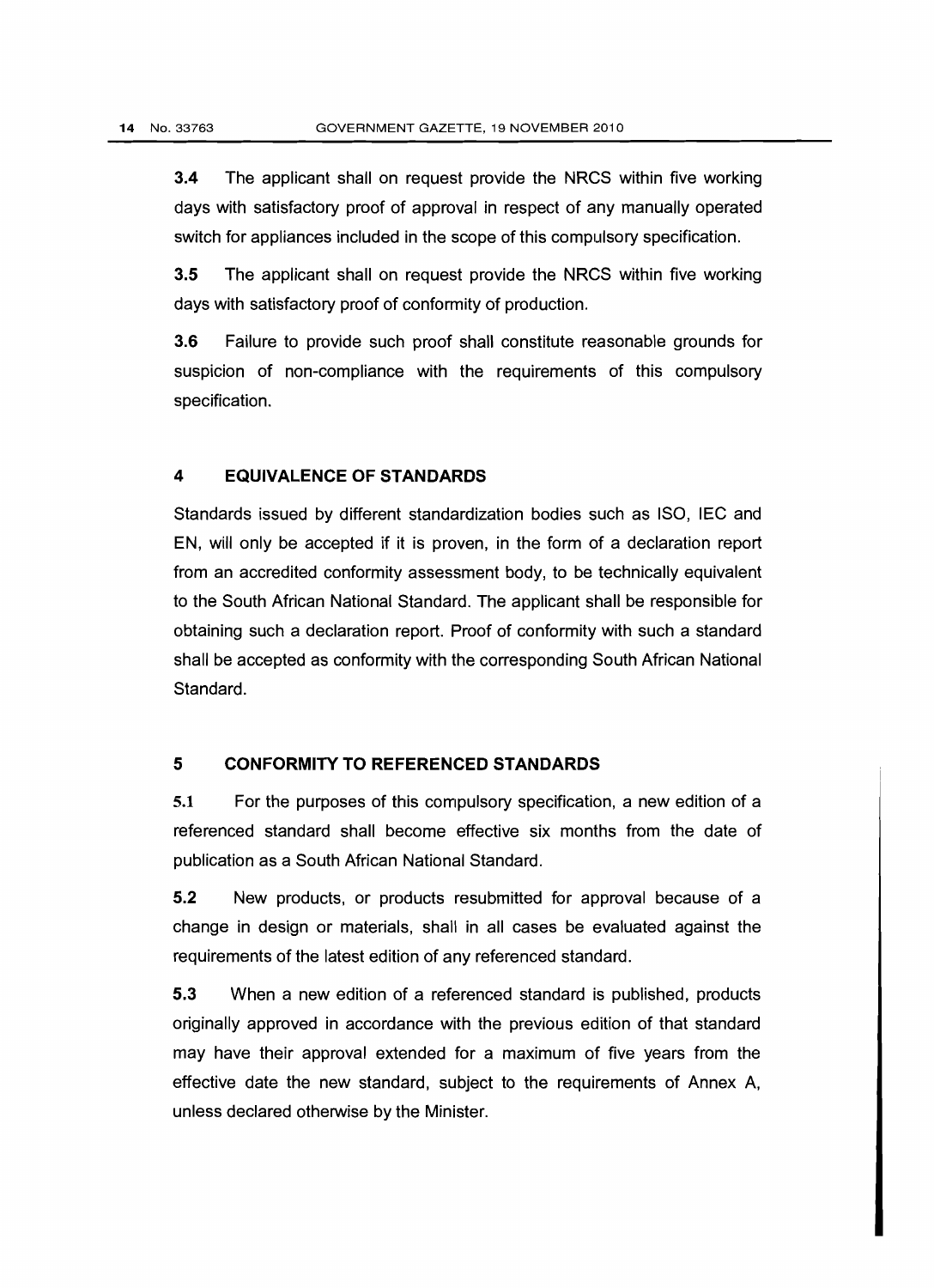## **6 EVIDENCE OF CONFORMITY**

The following alternative forms of evidence shall be submitted to the NRCS as proof of conformity with the requirements of this compulsory specification:

6.1 Test reports and certificates in IEC format or any equivalent format acceptable to the NRCS and issued by an appropriately accredited internationally recognized body being a member of an IAFIlLAC/IECEE mutual recognition scheme in accordance with the NRCS conformity assessment policy.

6.2 The certificates and test reports shall prove conformity with all the applicable mandatory requirements

6.3 Evidence of conformity shall be traceable to the specific type of switch for appliances in question.